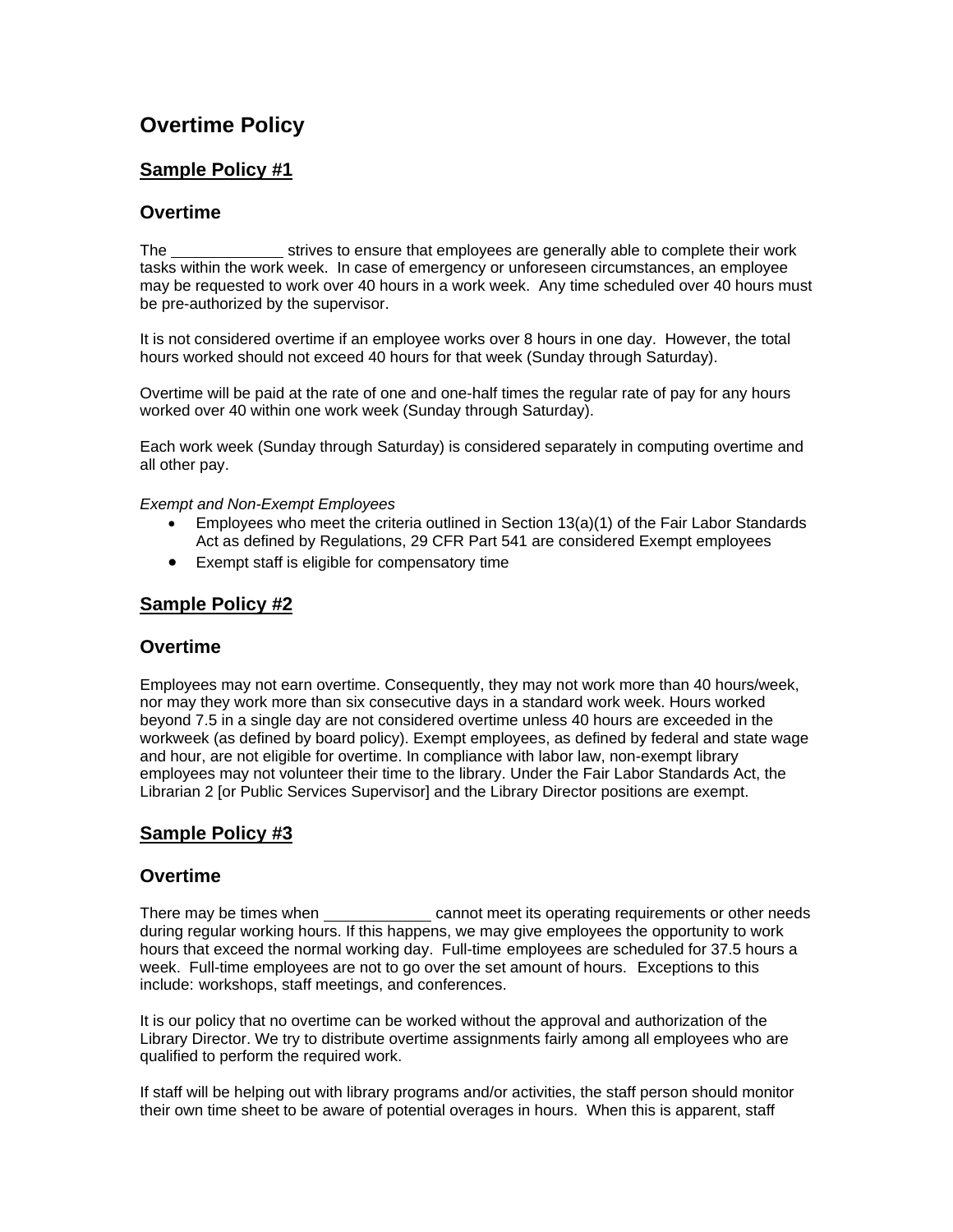should notify director so that modifications can be made to the work schedule. It is preferred that the modification of hours occur within the same week as the extra hours.

Nonexempt employees will receive compensation in the form of time off. Overtime pay is based on the actual hours worked. For this reason, time off for sick leave, vacation, and other paid or unpaid leaves of absence is not counted as hours worked when calculating overtime pay.

If you work overtime without first getting the Library Director's approval, you may be subject to disciplinary action, up to and including possible termination of employment.

#### **Sample Policy #4**

#### **Overtime**

Overtime is any time worked over and above the regular 40-hour workweek. No employee should work more than 40 hours per workweek unless the time over 40 hours is specifically approved by the Director. In order to earn overtime payment, the Director must grant approval in advance. Employees will not be asked to work more than 40 hours per workweek unless there is an emergency situation. If paid overtime is approved, overtime will be paid at the rate of 1.5 times the employee's hourly rate for any hours worked over 40 hours per week. Overtime pay will not exceed 1.5 times the hourly rate even when the employee works premium hours for a portion of the workweek (such as nights, weekends, or holidays). Each workweek is considered separately in computing overtime and all other pay. Employees must work over 40 hours in one workweek to be paid for overtime and then only if approved in advance by the Director.

It is not considered overtime if an employee should work over 8 hours in one day until the employee has worked over 40 hours in that workweek. Employees should not expect overtime if they work over 8 hours in one day. If this should happen, the employee should work less hours at some other point within the same workweek so that the total hours worked do not exceed 40 hours for that week. The Director must approve this in advance.

Paid hours not actually worked (e.g., vacations, holidays, sick/personal days, etc.) will not be counted when determining if an employee exceeds 40 hours worked in a single workweek. For example, if a full-time employee worked 40 hours during the week of Thanksgiving in addition to the 8 hours paid for the Thanksgiving holiday, the total hours paid would be 48 at regular time rather than 40 regular time plus time-and-a-half for the 8 hour paid Thanksgiving holiday. Nonworking time will not be counted as hours worked for overtime calculations. Non-working time might include holidays, sick/personal days, vacation leave, bereavement leave, etc. or any time when employees are paid for time not worked.

If more than 8 hours of work is necessary in a single day, an employee will be given equivalent time off in the same workweek. The equivalent time off will be arranged at the mutual convenience of the library and the employee. This arrangement requires approval of the Director. The employee must take the equivalent time off in the same workweek in which it was earned. If this is impossible or impractical, the employee will be paid overtime.

Part-time employees will also be subject to this policy when asked to work in excess of forty hours per workweek.